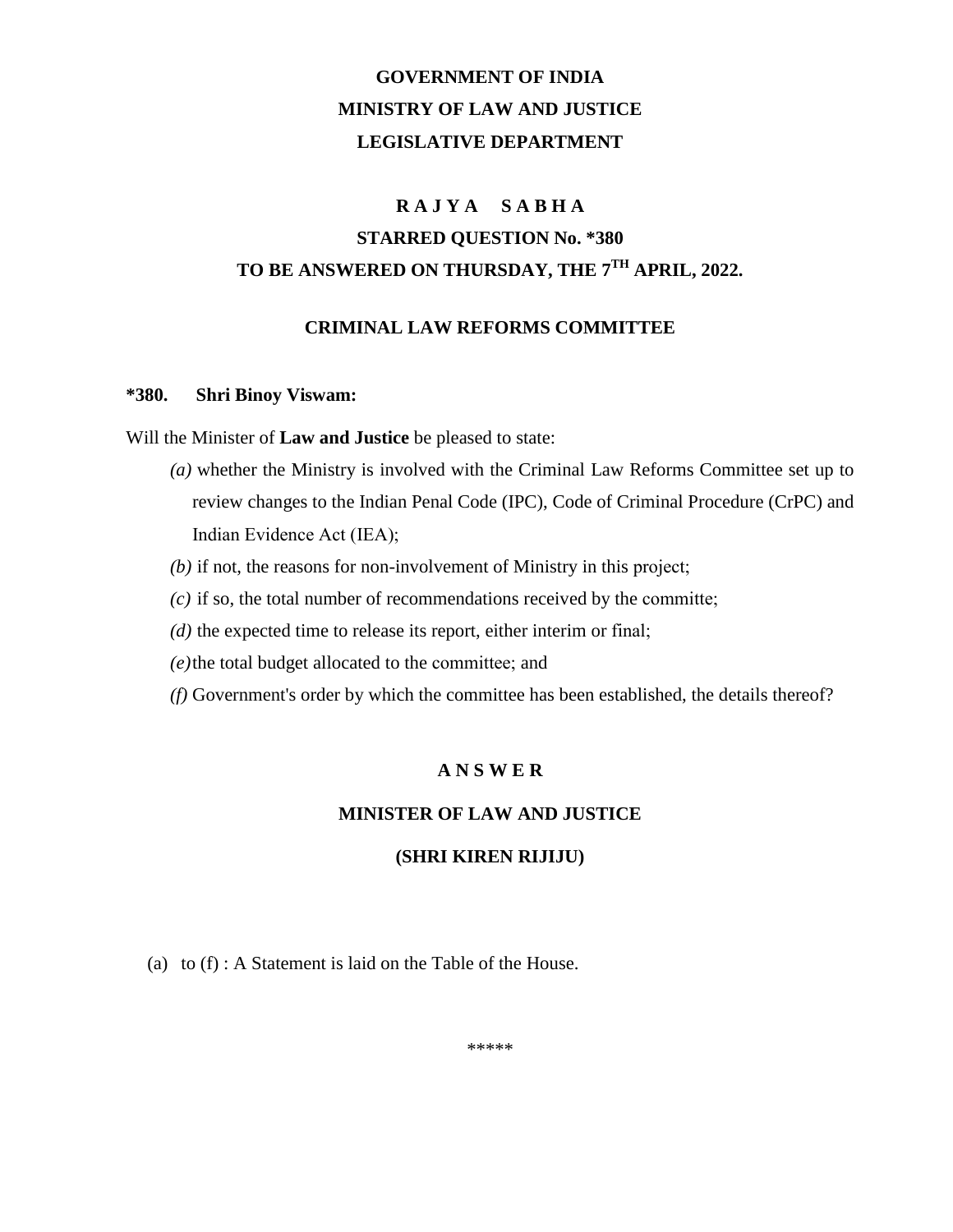#### **STATEMENT REFERRED TO IN REPLY TO PARTS (a) TO (f) of RAJYA SABHA STARRED QUESTION No.380 FOR ANSWER ON 7TH APRIL 2022**

(a) to (f): The Ministry of Law & Justice examines all legislative proposals from legal and drafting angle.

A Committee under the Chairpersonship of the Vice Chancellor, National Law University, Delhi and four other Members was constituted on 02.03.2020 by MHA to suggest reforms in the criminal laws of the country. A sum of Rs.45,40,000/- (Rupees Forty Five Lakhs Forty Thousand only) was allocated to the National Law University to meet expenditure on the honorarium, consultation fee, etc.

The Committee invited suggestions through a questionnaire based on secondary research and inputs from experts uploaded on its website which received response from various organizations, research centers, academics, lawyers, and civil societies from across the country. The Committee after extensive stake holders consultation and research has submitted its recommendations on 27.02.2022 on the three Criminal Laws, namely, the Indian Penal Code (IPC), the Code of Criminal Procedure (CrPC), 1973 and the Indian Evidence Act (IEA), 1872. The Committee has made recommendations on various sections of the IPC, CrPC and IEA.

The Department–related Parliamentary Standing Committee on Home Affairs, in its 146<sup>th</sup> Report had recommended that there is a need for a comprehensive review of the Criminal Justice System of the country. Earlier the Parliamentary Standing Committee in its  $111<sup>th</sup>$  and  $128<sup>th</sup>$ Reports had also stressed upon the need to reform and rationalize the criminal law of the country by introducing a comprehensive legislation in Parliament rather than bringing about piece meal amendments in respective Acts. With a view to make comprehensive changes in the criminal laws of the country to provide affordable and speedy justice to all, create a people centric legal structure, the Government has initiated the process for comprehensive amendments to criminal laws viz. Indian Penal Code, the Code of Criminal Procedure, 1973 and the Indian Evidence Act, 1872 in consultation with all stakeholders.

The Ministry of Home Affairs also sought suggestions from Governors, Chief Ministers of States, Lieutenant Governors (LGs) and Administrators of Union territories, Hon'ble Chief Justice of India, Hon'ble Chief Justices of various High Courts, Bar Council of India, Bar Council of various States, various Universities/ Law Institutes and all Members of Parliament regarding comprehensive amendments in criminal laws. The order vide which the Committee was constituted is placed at Annexure-I.

\*\*\*\*\*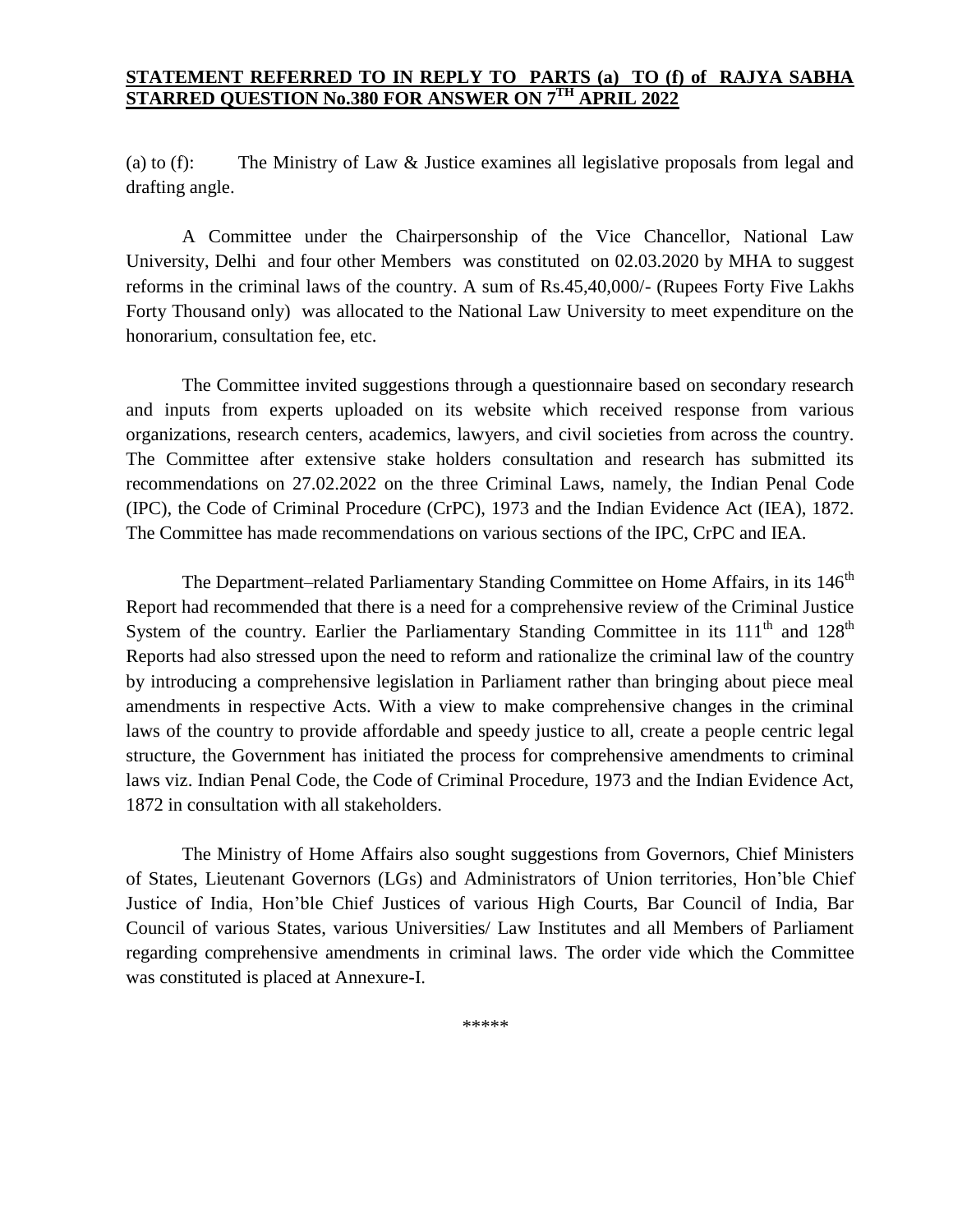ANNEXURE I

No. 1/2/2019- Judicial Cell (Part I) Government of India Ministry of Home Affairs

> North Block, New Delhi Dated 2<sup>nd</sup> March, 2020

#### ORDER

The Competent Authority has accorded the in principle approval to constitute a Committee under the chairpersonship of Prof.(Dr.) Ranbir Singh, Vice Chancellor, National Law University, Delhi to suggest reforms in the criminal laws of the country in a principled, effective, and efficient manner which ensures the safety and security of the individual, the community and the nation; and which priorities the constitutional values of justice, dignity and the inherent worth of the individual. The composition of the Committee would be as follows:

| SI.<br>No.     | Momber                                       | Post                                                                 |  |
|----------------|----------------------------------------------|----------------------------------------------------------------------|--|
|                | Prof.(Dr.) Ranbir Singh,<br>Chairperson      | Vice President,<br>National Law University, Delhi                    |  |
| $\overline{2}$ | Prof.(Dr.) G.S. Bajpai,<br>Member & Convener | Professor and Registrar,<br>National Law University, Delhi           |  |
| 3              | Prof.(Dr.) Mrinal Satish,<br>Member          | Professor<br>National Law University, Delhi                          |  |
| 4              | Member ( to be decided)                      | Senior Advocate, Supreme Court of<br>India, New Delhi                |  |
| 5              | Member ( to be decided)                      | District & Sessions Judge,<br>Delhi<br>Judicial Services, New Delhi. |  |

The committee shall be supported by two Research Associates, one Research  $2.$ Assistant and one Secretarial Assistant and their services would be co-terminus with the life of the Committee. The total cost to be incurred on the honorarium, salary, consultation, data processing, preparation of copies etc. would be Rs. 45,40,000/- (Forty Five Lakh Forty Thousand only). The details of the same may be seen at Annexure-I. The expenditure will be met from the Professional services Head of Ministry of Home Affairs.

3. The tenure of the committee will be six months.

The Committee would submit progress report on monthly basis to this Ministry. 4.

This issues with the concurrence of Integrated Finance Division vide their Dy. 5. No.3488749 dated 02.03.2020.

(Shri Prakash) Joint Secretary to the Government of India Tele-23092962

To

Prof.(Dr.) Ranbir Singh, Vice-Chancellor, National Law University Delhi, Sector- 14, Dwarka, New Delhi -110078.

Copy to:

- Integrated Finance Division, MHA w.r.t. their Dy. No.3488749 dated  $(i)$ 02.03.2020.
- Chief Security Officer, MHA.  $(ii)$
- $(iii)$ Under Secretary (Cash), MHA.